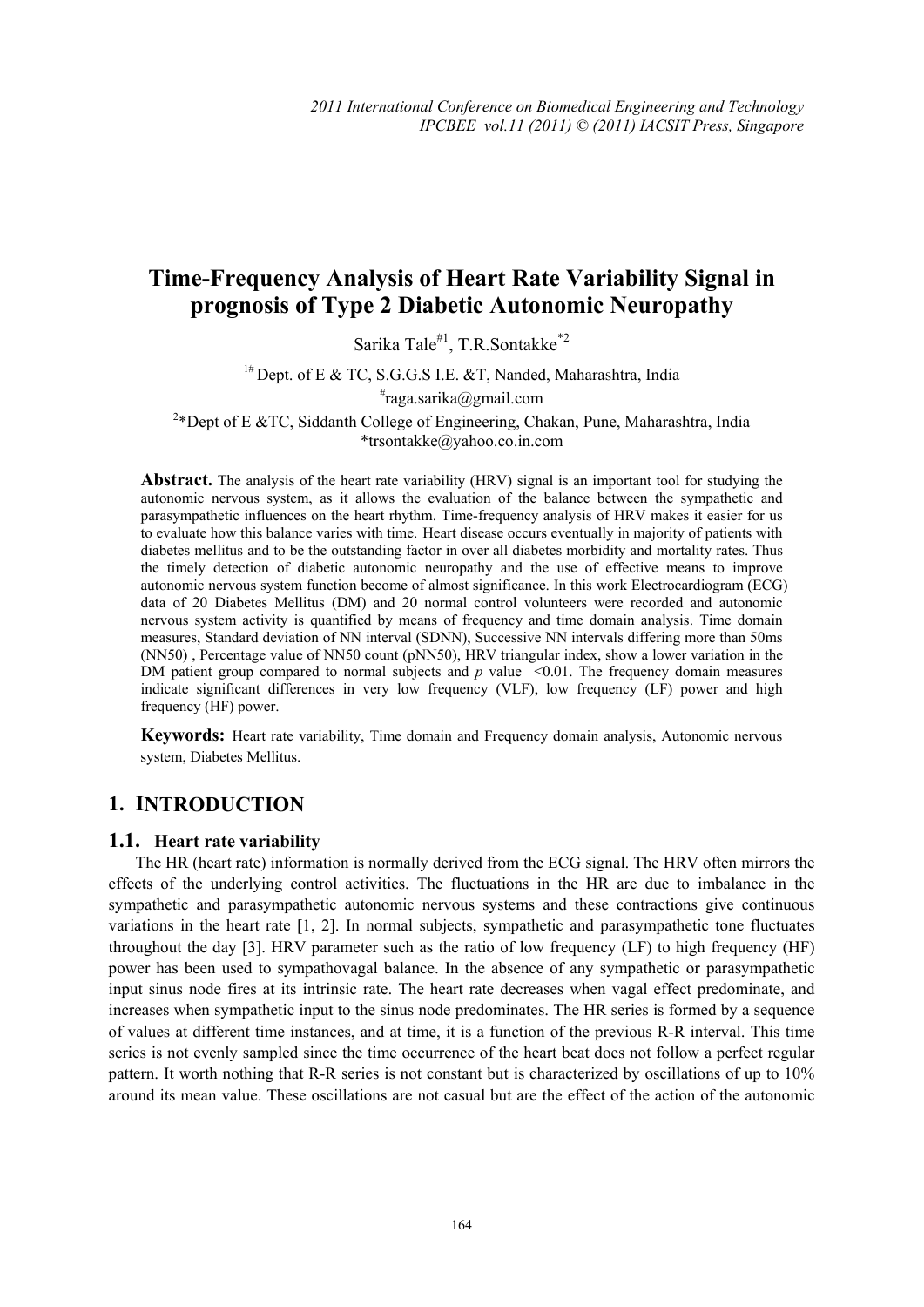nervous system in controlling the heart rate. For investigations of normal physiology and disease, the HRV has become a topic of considerable interest.

#### **1.2. Prevalence of Diabetes**

Type 2 DM [noninsulin dependent diabetes mellitus (NIDDM)] is a fast growing and one of the most prevalent health issues [4]. It doubles the risk for stroke 2 to 3 fold. It wipes out the relative protection that normal young females have against compared to their male counterpart, so that diabetic males and females are at equal risk, with the males two to three times the nondiabetics males, and the diabetics females 20 times the no diabetic females [5, 6]. Among the various forms of autonomic disorders, Diabetic Cardiovascular Autonomic Neuropathy (DCAN) is a dreadful complication of diabetes. The degree of autonomic dysfunction associated with DM is related to the severity and duration of the disease. Reduction of HRV parameters seems to carry not only a negative prognostic value but also precedes the clinical expression of cardiovascular autonomic neuropathy. With the purpose of speeding up the execution and evaluation process we designed a computer based system for the real time acquisition and elaboration of Heart Rate Variability signals.

## **2. SUBJECTS AND METHODS**

ECG data were collected from a group of 20 patients with type 2 diabetes mellitus and 20 healthy volunteers following the directions of panel of doctors. The DM group was age and sex matched with the control group. The subjects under study were in the age group of 45-65 years and the duration of diabetes for the diabetes mellitus group was 5-15 years. First the subjects were asked to sit and breathe naturally for 2mins in order to be stable. Recording of all subjects were done by the same person. The electrocardiographic (ECG) recording system has been designed and developed for real time data acquisition. The ECG signal obtained from 2 lead electrodes, is amplified and sampled at 500Hz by the 10 bit A/D converter. The digitized ECG signal is preprocessed by Pan and Tompkinson's algorithm, DADiSP and MATLAB software [7]. The ectopic bits or artifacts were manually edited. The Time domain and frequency domain analysis is done onto the series of successive R-R interval values.

#### **2.1. Time Domain and Frequency Domain Analysis**

Time –domain parameters are associated mostly with the overall variability of the R-R intervals over the time of recording. They are Mean-R-R, Standard deviation of all NN intervals (SDNN), square root of the mean of the sum of the squares of differences between adjacent NN intervals (RMSSD), number of adjacent NN intervals differing more than 50 msec (NN50 count), percentage of differences between adjacent NN intervals differing more than 50 msec (pNN50 %), RR triangular index, standard deviation (STD) of the mean heart rate per minute [8]. The HRV signal is a slowly varying signal with a band width of 0-0.5 Hz. The previous studies reveal three different frequency components in HRV signal; the first one a high frequency component (HF) i.e. spectral component around the respiratory frequency (approximately 0.3 Hz)and mainly related to vagal activity, the second one a low frequency component (LF)and generally centered around 0.1 Hz and having power variations related to sympathetic activity, and the third one a very low frequency component (VLF) associated with the slow regulation mechanism such as thermoregulations [9]. We have analyzed the LF peak, LF power, HF peak, HF power, and the ratio of LF/HF, LF normalized unit, HF normalized unit, LF / HF normalized unit. Frequency domain analysis was done by non-parametric, Fast Fourier Transform (FFT) based method. The HRV data is preprocessed by equidistant sampling and windowing (Hanning window) before calculating the spectral density [10].

## **3. RESULTS**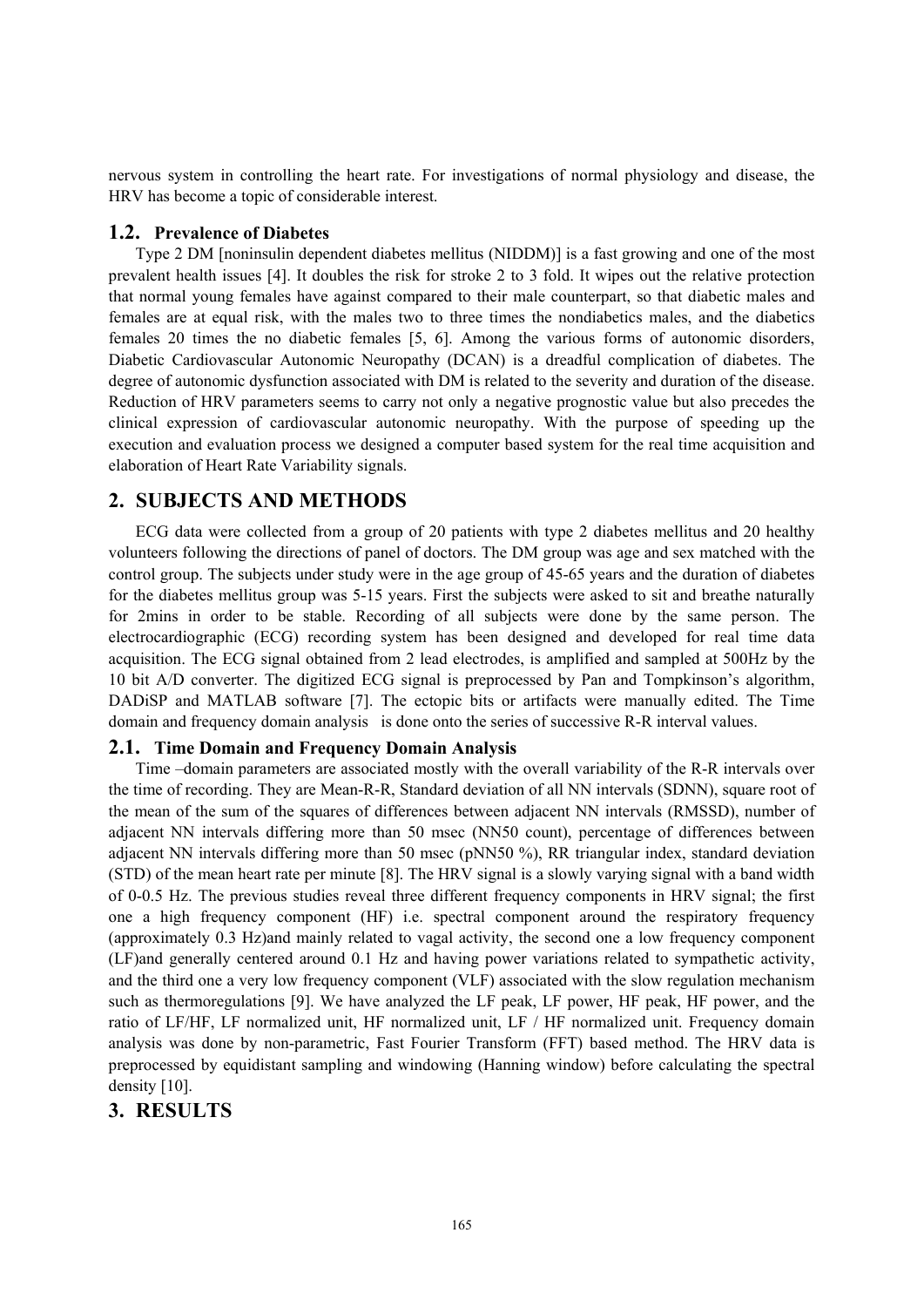Time domain and frequency domain parameters of HRV were computed for the 20 DM patients and 20 healthy volunteers 500 R-R interval series. Table.1. summarizes the result of time domain analyses for normal controls and DM patients. All time domain parameters SDNN, RMSSD, NN50 count, pNN50 count, Triangular index, TINN were significantly decreased in DM patient group compared to normal controls. Mean heart rate of the DM patients was significantly higher than that of the control group. Table.2. summarizes the results of the frequency domain analysis based on FFT. Results shows that VLF power, LF power, LF %power, LF power, LF % power, HF power of the HRV data of DM patients were significantly lower than control group. There was no significant difference in LF peak, HF peak, and LF/HF ratio. The two spectra from figure.1 and figure.2 are analyzed separately and the comparison obtained between indexes for each segment is shown in Table.2 and from these figures it can be seen that for the diabetes patient the power spectral density is shifted towards low frequency side.

| <b>Parameters</b>             | <b>Normal</b><br>control<br>Group | <b>Diabetes Mellitus</b><br>Group | <b>P-Value</b> |
|-------------------------------|-----------------------------------|-----------------------------------|----------------|
| <b>Mean RR(msec.)</b>         | $892 \pm 133$                     | $721 \pm 68$                      | ${}< 0.00011$  |
| <b>STD RR(msec.)</b>          | $47.8 \pm 19$                     | $26 \pm 29$                       | ${}_{0.0001}$  |
| Mean $HR(\text{min})$         | $67.20 \pm 7.46$                  | $83.87 \pm 7.8$                   | < 0.0001       |
| STD HR(1/min)                 | $3.843 \pm 1.2$                   | $3.29 \pm 4.89$                   | 0.56           |
| <b>RMSSD</b>                  | $38.23 \pm 18.14$                 | $23.2 \pm 40.9$                   | 0.21           |
| NN 50 Count                   | $128 \pm 121$                     | $36.5 \pm 53$                     | < 0.0001       |
| <b>PNN 50 Count</b>           | $18.65 \pm 21.16$                 | $5 \pm 9.7$                       | < 0.0001       |
| TINN(msec)                    | $212 \pm 57.3$                    | $158 \pm 117$                     | 0.0043         |
| <b>HRV</b><br>Triangularindex | $9.6 \pm 4.3$                     | $4.6 \pm 1.8$                     | < 0.0001       |

Table: 1. Summary of the Results for the Time Domain analysis of R-R series

Table: 2. Summary of the Results for the frequency Domain analysis of R-R series

| <b>Parameters</b>                        | Normal control<br>Mean $\pm$ SD) | <b>Diabetes Mellitus</b><br>$(Mean \pm SD)$ | <b>P-Value</b> |
|------------------------------------------|----------------------------------|---------------------------------------------|----------------|
| <b>VLF</b> Peak<br>$(0-0.04 \text{ Hz})$ | $0.0217 \pm 0.0063$              | $0.0196 \pm 0.0072$                         | 0.52           |
| <b>VLF</b> power<br>$(ms^2)$             | $368 \pm 372$                    | $53 \pm 82$                                 | 0.017          |
| VLF% power                               | $33 \pm 12$                      | $38 \pm 17$                                 | 0.24           |
| $LF(0.04-$<br>0.15Hz                     | $0.062 \pm 0.018$                | $0.045 \pm 0.0078$                          | 0.067          |
| <b>LFpower</b> $(ms^2)$                  | $480 \pm 315$                    | $53 \pm 127$                                | 0.01           |
| LF % power                               | $43 \pm 16$                      | $25 \pm 17$                                 | 0.008          |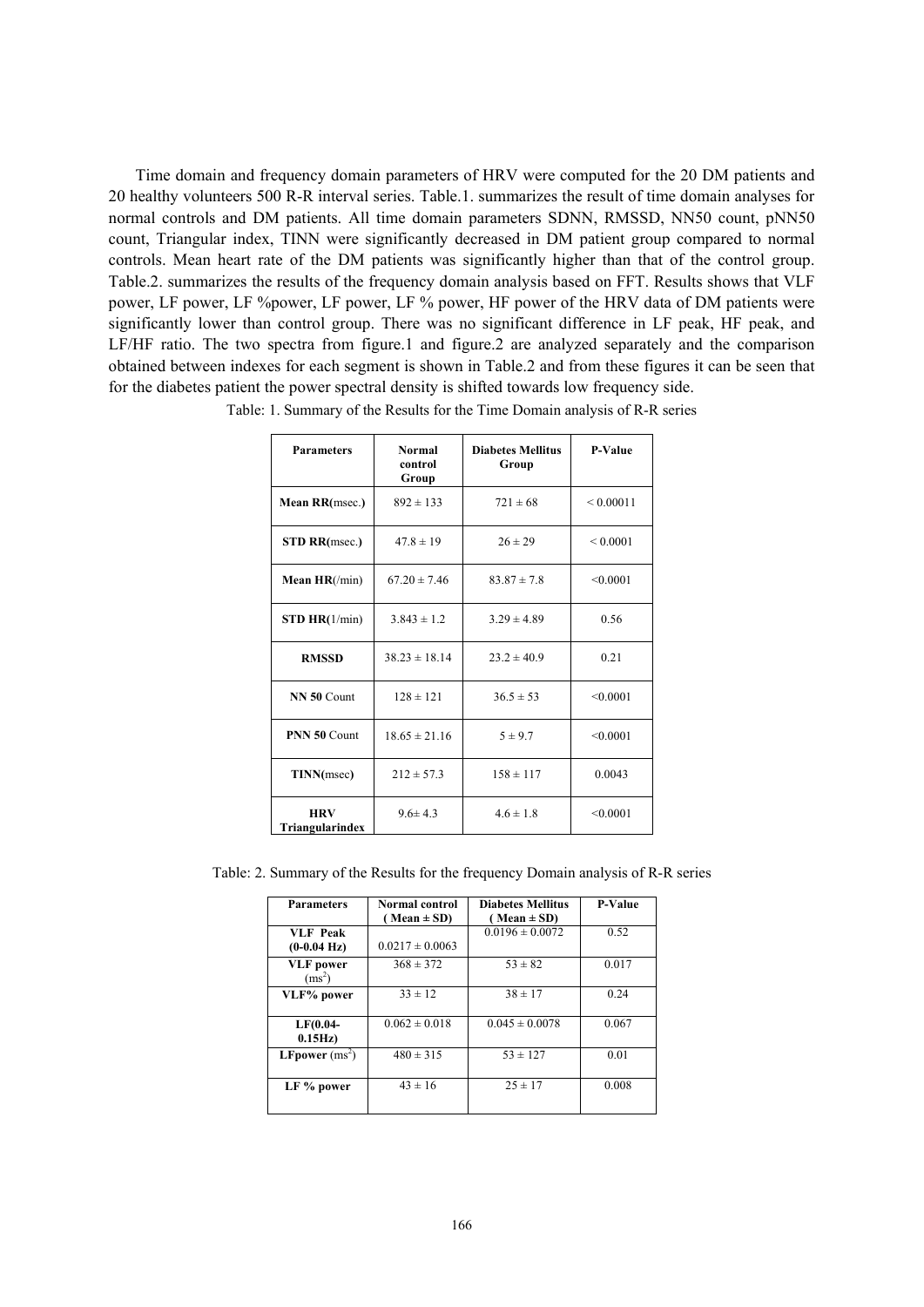| $LF$ power $(nu)$               | $63 \pm 13$       | $51 \pm 16$     | 0.01  |
|---------------------------------|-------------------|-----------------|-------|
|                                 |                   |                 |       |
| <b>HF</b> peak (0.15-<br>0.4Hz) | $0.28 \pm 0.086$  | $0.25 \pm 0.08$ | 0.45  |
| HF power $(ms2)$                | $258 \pm 243$     | $78 \pm 208$    | 0.01  |
| HF% power                       | $19.96 \pm 10.13$ | $31 \pm 17$     | 0.58  |
| <b>HF</b> power(nu)             | $33 \pm 8$        | $50 \pm 18$     | 0.015 |
| LF/HF                           | $2.47 \pm 1.37$   | $2.01 \pm 1.6$  | 0.11  |



Fig.1. Power Spectral Density of the HRV Data of 50 year old normal control



Fig. 2. Power Spectral Density of the HRV Data of 62 year old Diabetes Mellitus Patient

# **4. DISCUSSION**

In recent years it has been proved that HRV time domain and frequency domain analysis is an important method for identifying different pathological conditions. In neuropathy associated with diabetes mellitus characterized by alteration of small nerve fibers, heart rate variations decreases. We can say that, both findings and analysis in this work were similar with previous studies conducted.

# **5. CONCLUSION**

Heart rate variability signal analysis using time domain and frequency domain method shows that, there is significant difference in these parameters for DM patients group and normal control group. Therefore it is important to note that the reduction in parameters of HRV shows clinical expression of autonomic neuropathy in DM. The results show that the main objective of this work has been achieved and we expect that the findings here can be used as a tool for diagnostic purpose.

# **6. ACKNOWLEDGMENT**